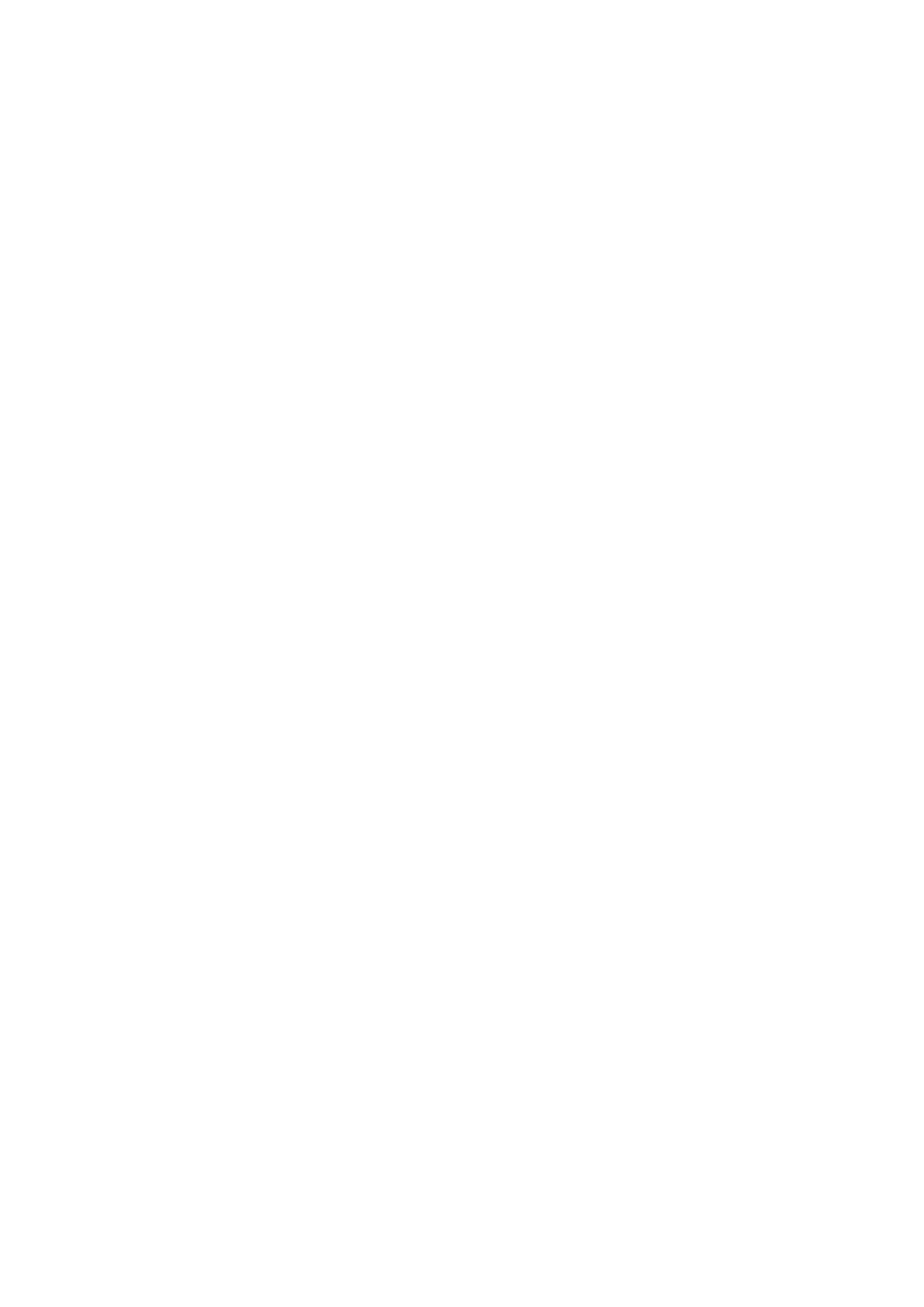### **AGENDA**

### Page Nos.

#### **Remote Meeting Details**

This meeting will be held in a remote manner in accordance with the Local Authorities and Police and Crime Panels (Coronavirus) (Flexibility of Local Authority and Police and Crime Panel Meetings) (England and Wales) Regulations 2020.

The meeting will be live streamed on the Council's social media platforms to enable access for the Press and Public.

- 1. Apologies for Absence
- 2. Declarations of Interest by Members and Officers
- 3. Declaration of any Intentions to Record the Meeting
- 4. Minutes of the meeting held on 30 March 2021 5 10

# **Part 1 - Items for Decision**

| 5.                             | International Export Packages Ltd., PA Freight International, Farndon Road,<br>Newark NG24 4SP 20/01813/FUL | $11 - 23$   |  |
|--------------------------------|-------------------------------------------------------------------------------------------------------------|-------------|--|
| 6.                             | Bankwood Farm, Oxton Road, Thurgarton 21/00379/FULM                                                         | $24 - 59$   |  |
| 7.                             | Park View Caravan Park, Tolney Lane, Newark 20/02394/S73                                                    | $60 - 73$   |  |
| 8.                             | 293 Bowbridge Road, Newark 20/00580/FULM                                                                    | 74 - 108    |  |
| 9.                             | Southwell Racecourse, Station Road, Rolleston 20/02508/FULM                                                 | 109 - 129   |  |
| 10.                            | Seven Hills Temporary Accommodation, Quibells Lane, Newark<br>20/02410/OUTM                                 | 130 - 147   |  |
| 11.                            | Community & Activity Village, Lord Hawke Way, Newark 21/00275/S73M                                          | $148 - 161$ |  |
| 12.                            | <b>Planning Application Validation Checklist</b>                                                            | $162 - 270$ |  |
| 13.                            | Annual Review Of The Exempt Reports Considered By The Planning<br>Committee                                 | 271         |  |
| Part 2 - Items for Information |                                                                                                             |             |  |
| 14.                            | Appeals Lodged                                                                                              | $272 - 273$ |  |

15. Appeals Determined 274